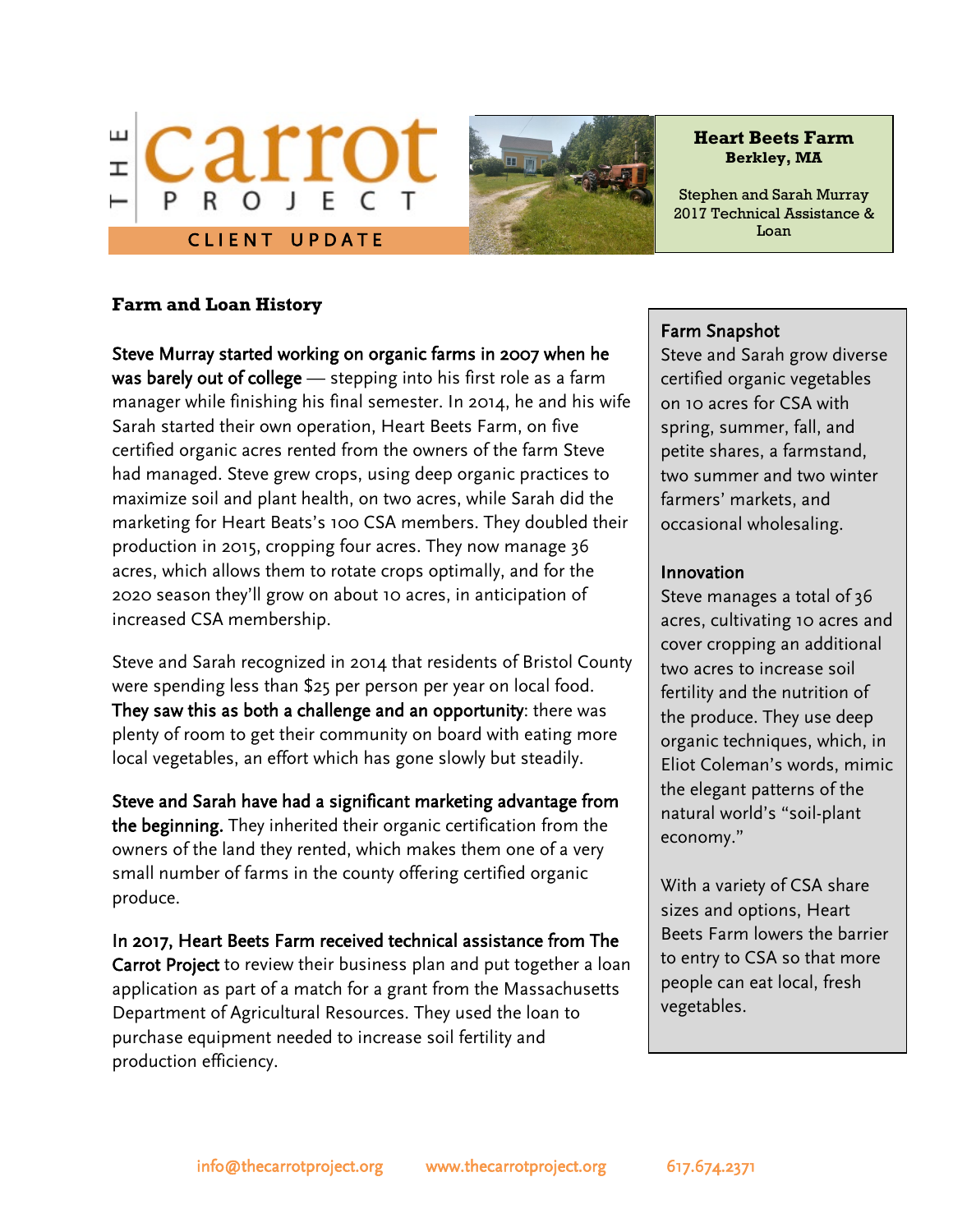# **Maximizing Efficiency and Nutrition**

"Consistency plays such a large part in management," says Steve, as he gives the example of introducing a fertilizer spreader on his farm. Before, when they were hand-spreading fertilizer, the application was uneven and plants grew haphazardly, Steve says. With the spreader, a purchase he made with his Carrot Project loan, fertilizer was spread evenly and plant growth became uniform. Cultivating and harvesting plants that are the same size and in the same growth stage is much easier and faster than working with plants of all different sizes and stages. Evenly applying fertilizer streamlines the whole production process.

Consistency is important throughout Steve's systems: an ongoing challenge of CSA farming is the inherent inefficiency of producing 40 to 50 crops per season. This is where the equipment purchased through The Carrot Project loan made a difference. When using a properly sized tractor and appropriate implements, Steve was able to set up beds properly, transplant more efficiently, manage weeds more effectively, and harvest faster, all leading to increased health and nutrition of the soil, plants, and vegetables at Heart Beets Farm.

Regarding soil health and nutrition, Steve had his "aha" moment while working with Derek Christianson at Brix Bounty Farm in Dartmouth, MA, for two seasons, before starting Heart Beets Farm. Derek is a vocal soil health advocate and practitioner of deep organic techniques, and Steve saw the results: stronger, healthier plants and far less disease and pest pressure. He returned to Berkley to start Heart Beets with a commitment to increasing fertility, and has been able to increase his yields and produce a heartier product. Acquiring the right tools and knowledge over time has amplified the effectiveness of these principles.

On the marketing front, Heart Beets has made its mark with some creative flourishes on the traditional CSA share, with the goal of lowering the barrier to entry, "helping more people to eat more vegetables," and making the share more robust so that people would consider a season-long commitment. In 2016, Sarah started a private members-only Facebook group, where she posts live "unboxing" videos, sharing information on how to store and use the produce, as well as recipes. Members of the public can also purchase membership to the [Facebook group.](https://www.facebook.com/search/top/?q=heart%20beets%20farm%20csa%20members&epa=SEARCH_BOX) In 2019, Sarah created the popular and less expensive "petite share" in which members pick up vegetables every other week and have more time to eat them.

# **On the Horizon: Recruiting more mouths and more hands**

Steve and Sarah have had the goal of enrolling 200 CSA members for several years, but membership numbers have hovered around 135. The 2020 season looks promising for a leap in membership: Steve and Sarah's focus on improving retention has paid off, and as a result of participating in more marketing events and channels to attract new members, the rate of new sign-ups is healthy. From year to year, Steve is continuously honing the contents of the